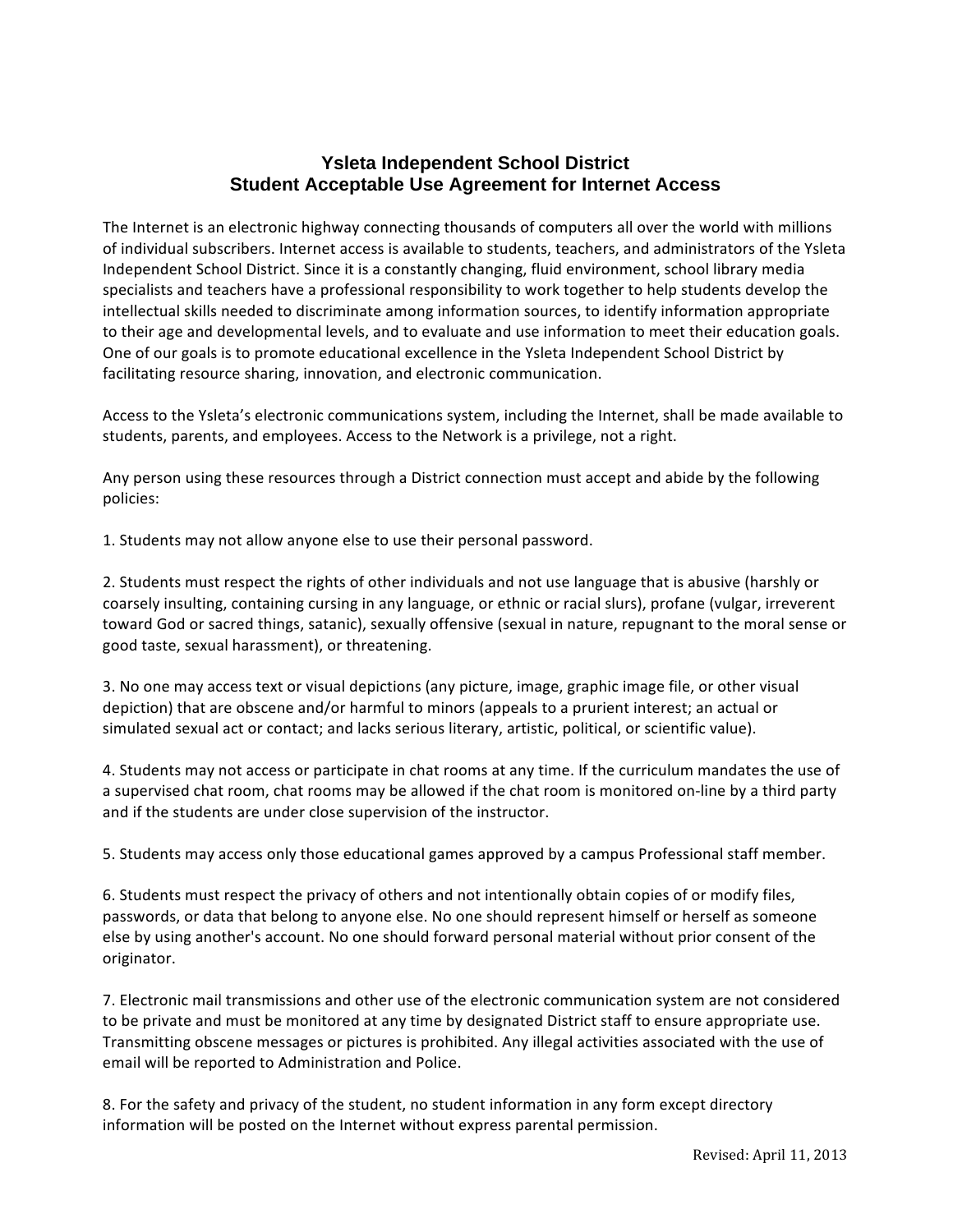9. Students must respect the integrity of computing systems and abide by existing federal and state laws regarding electronic communication. This includes accessing secure and/or confidential information such as but not limited to grades, attendance and demographic information stored on YISD information systems without authorization divulging passwords, causing system malfunction, developing programs that harass other users or attempting to infiltrate a computer or computing system, maliciously harming or destroying District equipment, materials, or data, and deliberately degrading or disrupting system performance. These actions may be viewed as violations of District policy and administrative regulations and, possibly, as criminal activity under applicable state and federal laws. This includes, but is not limited to, the uploading or creation of computer viruses, trojan programs, worms and accessing indecent information. These laws can carry penalties of up to 20 years in prison.

10. Students must respect the legal protection provided by copyright laws to computer programs, articles, graphics, and data. (See Board policies on copyright.) Students shall not copy anything that belongs to someone else without rewriting it in their own words and are reminded to give credit to the owner of the information.

11. Any expense incurred as a result of Internet use is the responsibility of the student/parents.

12. Access to the Internet is considered a privilege. Users should not waste school resources through improper use of the computer system. Anyone found using access in a way deemed inappropriate will be denied privileges. Noncompliance with applicable regulations may result in suspension or termination of privileges and other disciplinary action consistent with Board policy and the Student Code of Conduct.

13. Administrator access/passwords for computer systems can only be obtained from TIS.